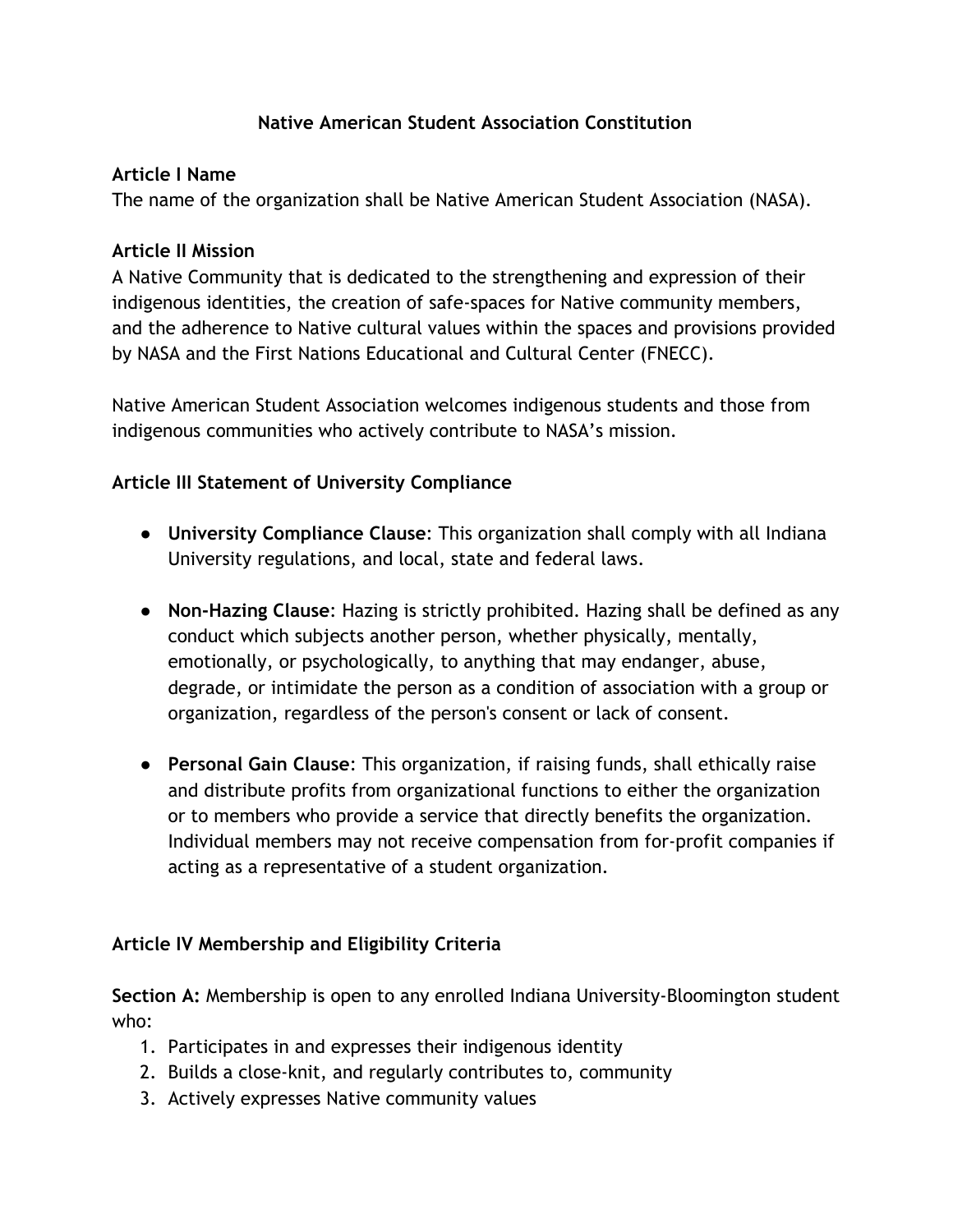- 4. Shares their Native experiences
- 5. Respects the safe-spaces needed and created by NASA and the FNECC
- 6. Commits resources to Native-related or community-related activities
- 7. Participates in NASA activities as well as those provided by the FNECC for our benefit

**Section B:** "Participation in the proposed organization must be without regard to arbitrary consideration of such characteristics as age, color, disability, ethnicity, gender, marital status, national origin, race, religion, sexual orientation, or veteran status."

**Section C:** Removal of member/denial of membership shall be based upon participation, attendance, and adherence to the organizations mission. Within a held meeting membership will be reviewed. Members not in compliance of mission will be given two warnings before membership is reviewed.

# **Article V Officers**

**Section A:** The Native American Student Association shall have a President and Treasurer.

**Section B:** All officers must be members of Native American Student Association.

**Section C:** The term of office shall be from the beginning of the academic semester to the end of the semester.

**Section D:** Election of officers shall be held semi-annually at the beginning of the fall semester for that academic year and the beginning of the spring semester for the academic year.

At least two weeks notice shall be given before the election meeting. Nominations of members in good standing (students who adhere and apply the values laid out in mission statement and membership eligibility) shall be initiated from the floor and elections done by a ballot. The person receiving the majority vote, most votes will be elected.

**Section E:** Any officer may be removed from office by a two-thirds vote of the total organization. Said officer shall be considered reinstated with two-thirds approval of the members.

**Section F:** Any vacancy that may occur in an office shall be filled by appointment by the organization.

**Section G:** All officers must be students at Indiana University - Bloomington.

## **Article VI Activities and Finances**

**Section A:** Activities undertaken by the student group shall be decided by the needs and desires of the organization.